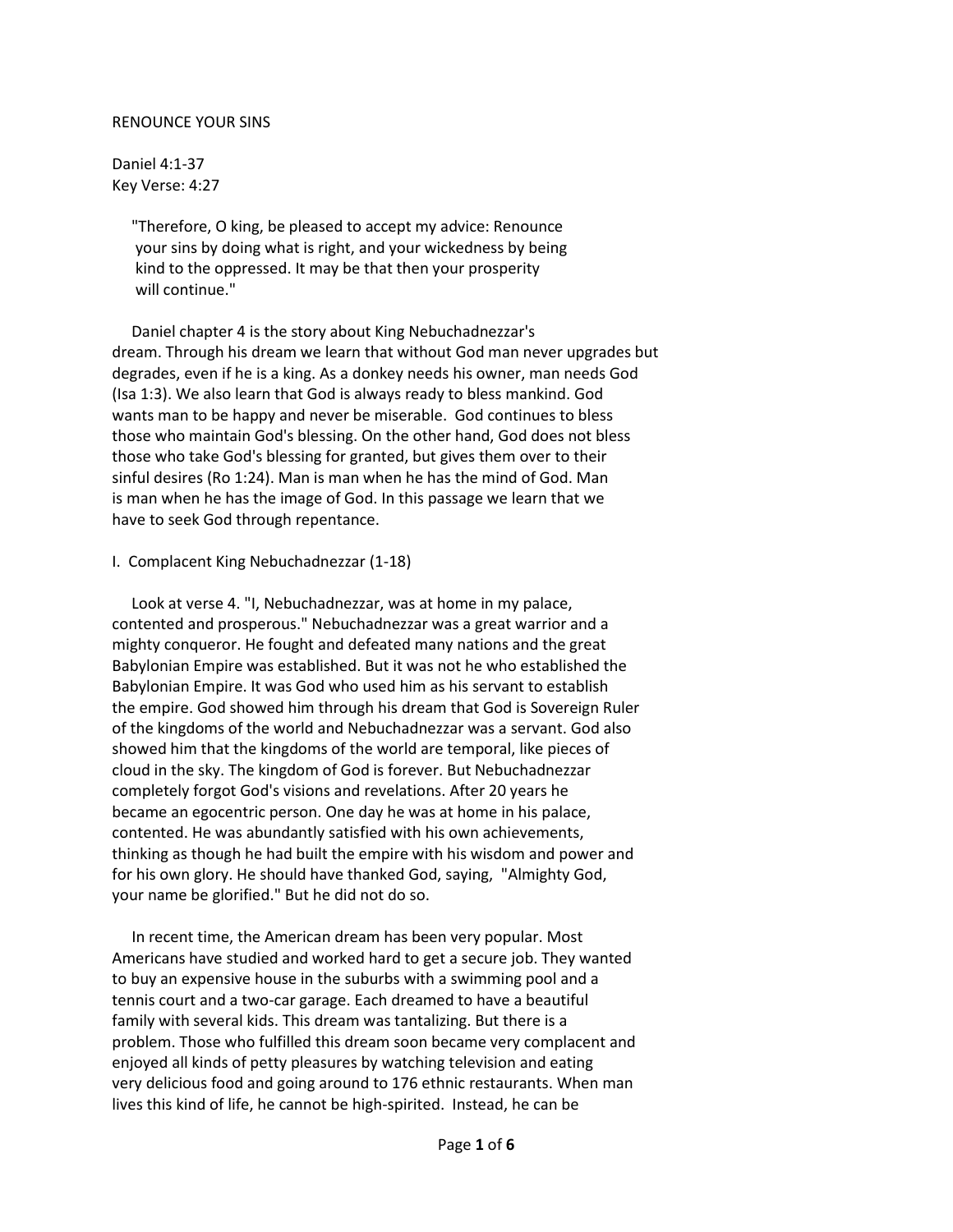complacent, forming many bad habits. Then Satan appears with a smiling face and captures him and puts him in a place of torment. One young man received UBF training. Usually UBF trains a man to be a shepherd, Bible teacher, scholar and administrator, which are essential qualities in being a leader. But this young man only learned the principle of administration. Then he made \$3,000,000 in New York and bought a big house in Manhattan. At the age of 37 he retired and began to enjoy his life with his money. He soon became idle and proud. Moreover, after 6 months he was no longer happy with what he had. So he began to fight with his wife. His happiness depended on the ebb and flow of his wife's emotions. His wife soon died because of breast cancer. Then he married a woman who had a shamanistic Christian background. He said, "My wife uses two rolls of toilet paper to cry during the nighttime and sleeps during the daytime. I can hardly sleep. Nobody cooks for me." In two years' time, his hair turned white and he looked like a porcupine.

 We can see another example of this in King David. He was known as a man after God's own heart (Ac 13:22). Even though he was the youngest in his family, he loved God and was obedient to his parents. By defeating the champion Goliath, he became very popular among the women of Israel. When David loved God, whatever he did, God gave him success until he established the united kingdom of Israel. God blessed him to live in the palace as king of Israel. But David became complacent. While all the other soldiers went out to fight in the springtime, he slept late. Then he committed adultery and murder. Complacency or "easy-going" sounds good. But they are a hotbed of evil and corruption. God made King Nebuchadnezzar prosperous. But he did not remember God's grace. He abandoned God and placed himself at the center of the universe, not knowing the truth that all men are like grass and all their glory is like the flowers of the field (1 Pe 1:24). When he did not thank God he claimed to be wise, but he became a fool (Ro 1:22). When he became proud, God could bless him no more. He needed humbleness training. God opposes the proud but gives grace to the humble (Ja 4:6).

 When the fourth king of Israel, Rehoboam, was proud, God split ten tribes from Israel and gave them to Jeroboam, who was not spiritual, but political. So Jeroboam made golden calves and placed one at Bethel and the other at Dan in order to let the people of Northern Israel worship God at Bethel and Dan instead of going to Jerusalem to worship God (1 Ki 12:29). He was very political. This was the sin of the house of Jeroboam that led to its downfall and to its destruction from the face of the earth (1 Ki 13:33,34). He was warned by God's prophet but he did not change his ways (1 Ki 13:1-3). Because of his stubbornness, he became the object of God's wrath and a bad influence to his descendants. The author of Kings summarized each evil king as follows: "He did evil in the eyes of the Lord, walking in the ways of Jeroboam and in his sins, which he had caused Israel to commit" (1 Ki 15:34). God opposes the proud but gives grace to the humble.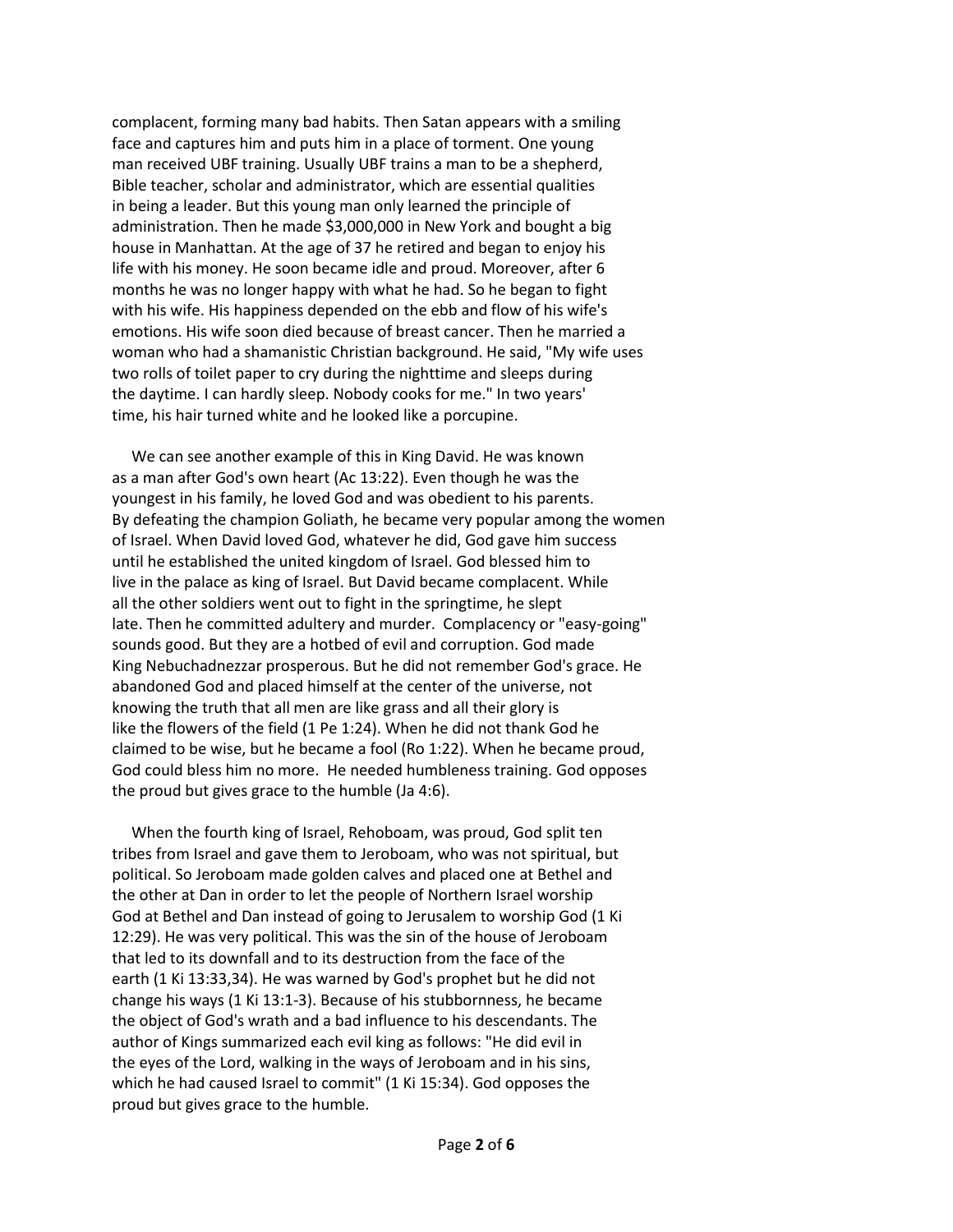King Ahab was a very petty man and a hen-pecked husband. Even though he was a king, he envied Naboth's vineyard and wanted to buy it. But Naboth refused to sell it to him (1 Ki 21:1-3). Then Ahab lay in bed and cried and refused to eat. Then his wife removed Naboth and took his vineyard and gave it to him (1 Ki 21:4-16). In this way, Ahab shed innocent blood. Thus he committed a great sin against God. But when he heard through the prophet that disaster would fall upon him, he tore his clothes, put on sackcloth and fasted. He lay in sackcloth and went around meekly. Then God forgave him (1 Ki 21:25-29). King Ahab may be the most disgusting man in human history. But when he humbled himself, God gave him grace.

 In the past, King Nebuchadnezzar looked awesome and glorious in his palace. But now he was afraid and terrified by his own dream. One night, one young man had a dream. He was going to visit his sheep's house with an American woman missionary. Suddenly, around 30 disfigured lepers surrounded the American missionary and wanted to attack her with axes and hoes and clubs. Then the young man hid her behind his back and took out his switchblade and began to grab the hair of the lepers and stabbed all the lepers' hearts one by one and destroyed them all to save the American woman missionary. It was a terrible dream, yet the young man was not terrified by the dream. But King Nebuchadnezzar confesses that he had a dream that made him afraid and terrified (5).

 What was the content of the dream? While lying in his bed, the king looked, and there before him stood a tree in the middle of the land. Its height was enormous. The tree grew large and strong and its top touched the sky. It was visible to the ends of the earth. Its leaves were beautiful, and its fruits abundant. And on it was food for all. Under it the beasts of the field found shelter, and the birds of the air lived in its branches; from it every creature was fed. In his dream he saw a messenger, a holy one coming down from heaven. He called in a loud voice, "Cut down the tree and trim off its branches; strip off its leaves and scatter its fruit. Let the animals flee from under it and the birds from its branches. But let the stump and its roots, bound with iron and bronze, remain in the ground, in the grass of the field. Let him be drenched with the dew of heaven, and let him live with the animals among the plants of the earth. Let his mind be changed from that of a man and let him be given the mind of an animal, till seven times pass by for him. The holy one declares the verdict, so that the living may know that the Most High is sovereign over the kingdoms of men and gives them to anyone he wishes and sets over them the lowliest of men" (13-17).

 Because King Nebuchadnezzar had no God in his heart, he could not keep the mind of man. The mind of man in him degraded into the mind of an animal (16). God wanted to punish him because of his spiritual blindness so that he might somehow come to know that the Most High is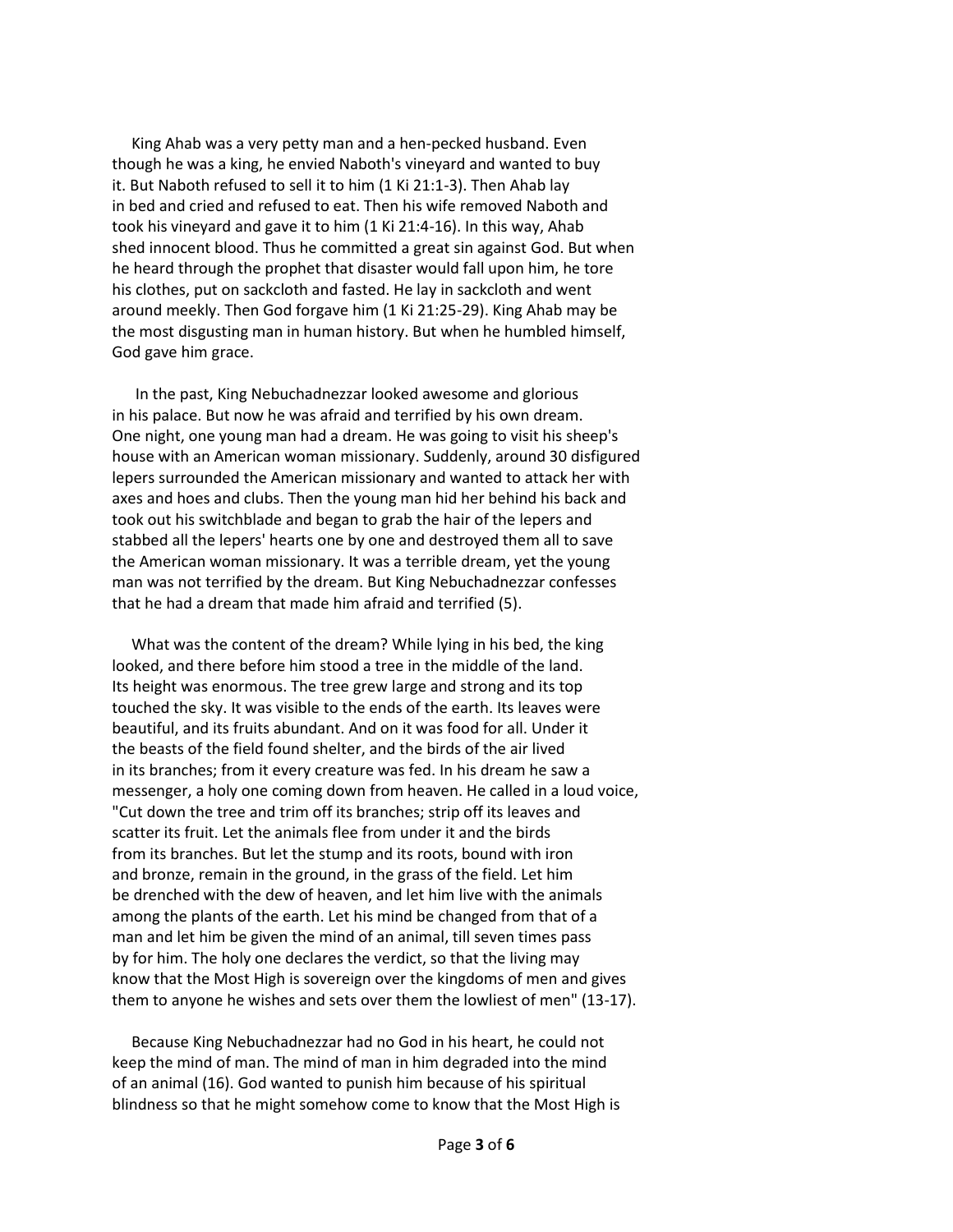the Sovereign Ruler of history.

## II. Renounce your sins (19-37)

First, you are the tree (19-27). On hearing the king's dream, Daniel was greatly perplexed for a time, and his thoughts terrified him. When Daniel was alarmed, the king was also alarmed. Then Daniel cordially answered, "My lord, if only the dream applied to your enemies and its meaning to your adversaries!" (19) "You, O king, are that tree! You have become great and strong; your greatness has grown until it reaches the sky, and your dominion extends to distant parts of the earth" (22). In short, God upheld him to be the king of a great empire. But he abandoned God, so God was going to punish him. The punishment he had to receive was to become an animal man and live that way for seven years (23).

 Daniel was an alien and a POW. Nevertheless, he spoke to the king straight-forwardly, "O king, and this is the decree the Most High has issued against my lord the king" (24b). He continued, "You will be driven away from people and will live with the wild animals; you will eat grass like cattle." Here we learn that when a man lives leaving God out, he becomes an animal man. We also learn that God in his great mercy helps man come back to his senses so that he might know God. God never gives up on men. God even helped King Nebuchadnezzar by severely punishing him for seven years. God punishes, but he is merciful. Look at verse 26. "The command to leave the stump of the tree with its roots means that your kingdom will be restored to you when you acknowledge that Heaven rules." God wanted to restore Nebuchadnezzar's power and kingship when he repented.

 What did Daniel say to him in conclusion? Look at verse 27. "Therefore, O king, be pleased to accept my advice: Renounce your sins by doing what is right, and your wickedness by being kind to the oppressed. It may be that then your prosperity will continue." This verse indicates that King Nebuchadnezzar was an unjust and oppressive person. We find through excavation that the Babylonian civilization was the most glorious compared with any of the civilizations throughout history. In order to make his palace and his kingdom, King Nebuchadnezzar did many evil things. He invaded other countries and took their property. He captured innumerable people as prisoners to use as labor power for his building projects and killed useless people like sitting ducks, regardless of number, even 100,000. That was not right in the sight of God. He had to repent of his injustice and cruel oppression of God's people. So Daniel said, "Renounce your sins...." Here we learn from Daniel that he was truly a messenger of God. He clearly delivered the gospel message, "Repent and come back to God." This message seems to be insolent to the despotic king. But it was the good news of great joy. When a sinner repents and comes to God for his mercy, he can see God. He can also see the kingdom of God. So Daniel, risking his life,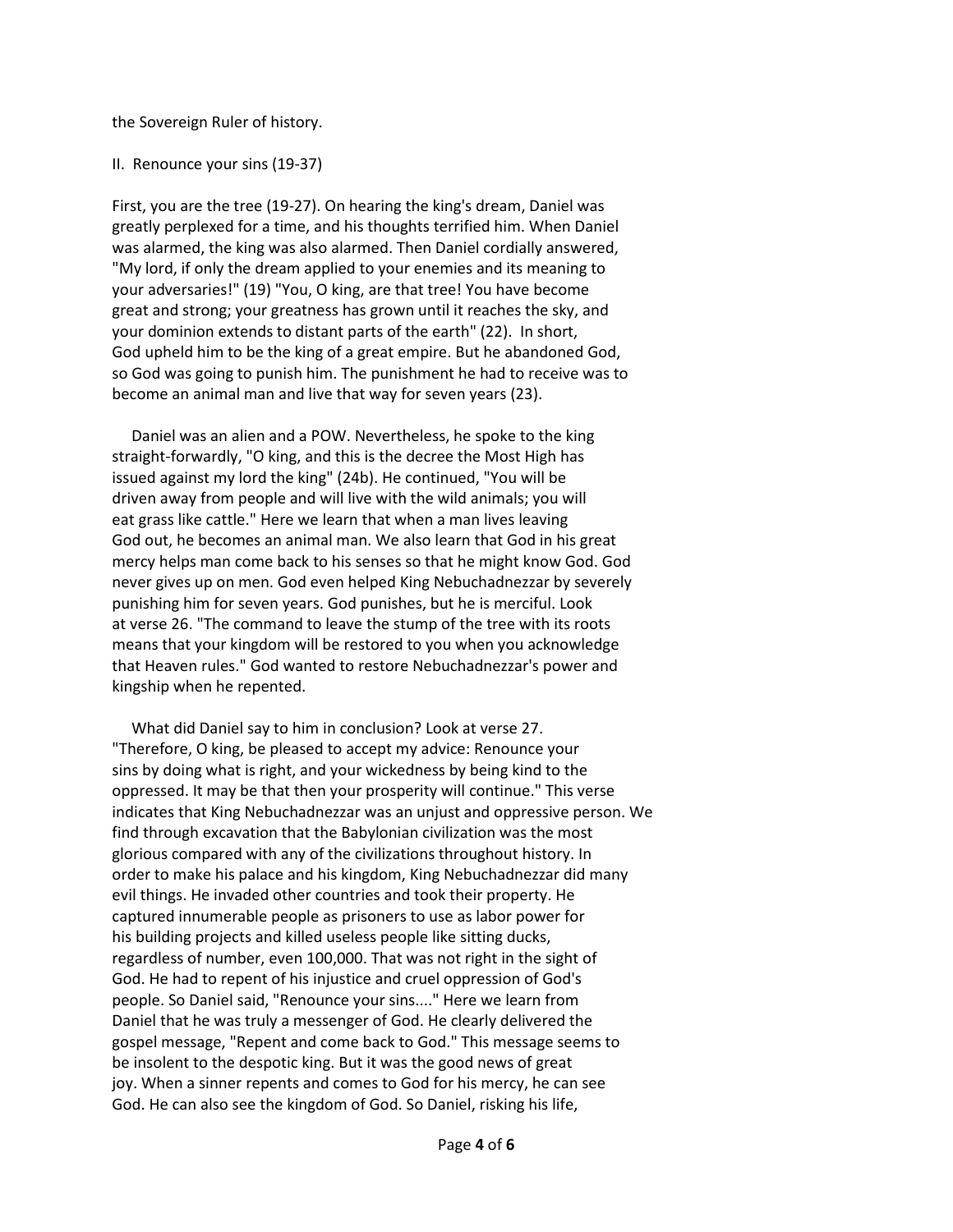delivered the gospel message to King Nebuchadnezzar.

Second, King Nebuchadnezzar receives training (28-37). This part seems to be the repetition of parts 1 and 2. But it is a vivid picture of the training scene of King Nebuchadnezzar. The king heard Daniel's interpretation of the dream, that he must renounce his sins. However, he did not repent. He became even more arrogant. In his arrogant mind, Nebuchadnezzar said in verse 30, "Is not this the great Babylon I have built as the royal residence, by my mighty power and for the glory of my majesty?" From God's point of view, it was not the king's achievement but people's blood and suffering. Most of all, in the sight of God the king became conceited and fell into hallucination; he became an animal man. King Nebuchadnezzar had a glorious kingdom. But he lost the image of God and degraded to an animal man. Before the holy God, he was nothing but a vicious and brutal animal. So the king was driven away from people by God and ate grass like cattle. His body was drenched with the dew of heaven until his hair grew like the feathers of an eagle and his nails like the claws of a bird (33). When he received animal man training, he looked exactly like a punk-rocker, with prostitutes' nails and the voice of many mountain dogs. This scene of God's training is the exact picture of the king's inner man. It also reveals that his animal man life was unhappy in proportion to his luxurious palace life. Fallen men always long to live their lives with unlimited freedom, leaving God out of their lives. Fallen men hate most to study the Bible and receive divine discipline. Fallen men do not honor God or thank God. These animal men only want to enjoy fun by having many animal man parties. But in light of Bible teaching, they are nothing but animal men. One Senator severely accused a hardworking colonel of the U.S. Army of his illegal activities. But later we found that the Senator was nothing but an animal man, enjoying all kinds of animal parties. So his accusation turned out to be accusation against himself because of his animal man behavior. Man has to be a man. If one wants to be a man, he must have God in his heart. He must have the image of God in his heart. He must have the holy desires of God in his heart.

 What happened next? The animal man, King Nebuchadnezzar, raised his eyes toward heaven. In verse 34, "raised my eyes toward heaven," means he looked up to God for his mercy. Then what happened? Verse 34 says his sanity was restored. In light of this verse, an animal man is also a mental patient. Medically speaking, there is no mental patient. Mental patients are the ones who form bad habits. Some form the habit of idleness. Some form the habit of lying. Mental patients are all proud and "easy-going" people; basically, they are sneaky liars. Through drastic training in the field, Nebuchadnezzar realized that he was king by God's grace. So he could not but praise God. He praised God in verses 34b-35. "Then I praised the Most High; I honored and glorified him who lives forever. His dominion is an eternal dominion; his kingdom endures from generation to generation. All the peoples of